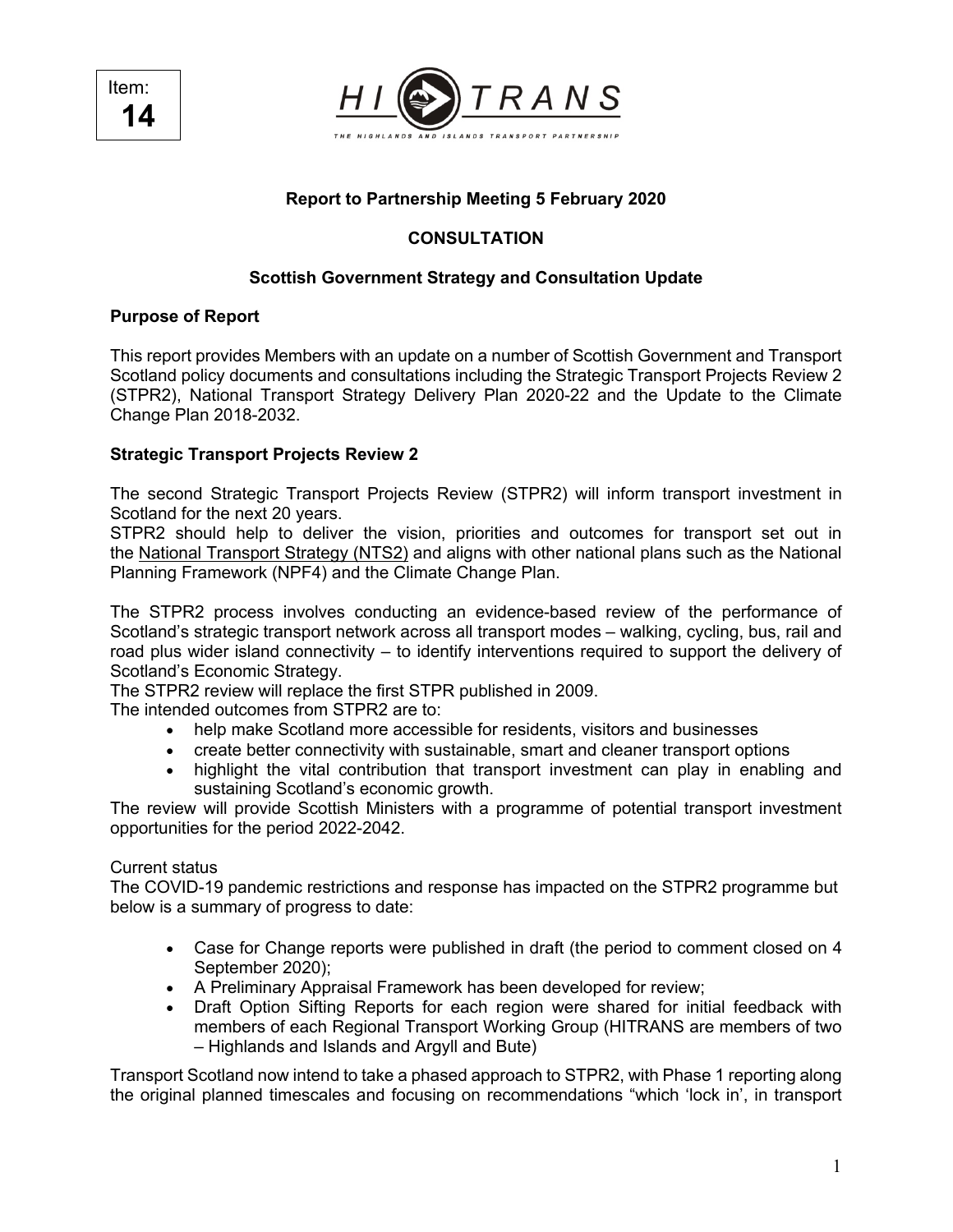terms, the positive benefits and travel behaviours of individuals during the pandemic and provide a step change in investment which supports the priorities and outcomes of the National Transport Strategy 2".

Phase 1

Transport Scotland advise that initial Phase 1 findings have been based on a high-level assessment approach, that has identified options which performed best against the following criteria:

- Can be delivered or significantly progressed within the next 2–3 years
- Performed best against post COVID-19 priorities
- Significantly contribute to the following STPR2 Objectives:
	- A sustainable strategic transport system that contributes significantly to the Scottish Government's net zero emissions target.
	- An inclusive strategic transport system the improves the affordability and accessibility of public transport
	- A cohesive strategic transport system that enhances communities as places, supporting health and wellbeing
	- An integrated strategic transport system that contributes towards sustainable inclusive growth in Scotland
	- A reliable and resilient strategic transport system that is safe and secure for travellers.

---------------------------------- The omission of any project from Phase 1 should not be taken as any indication of that project's likelihood of being recommended for implementation by STPR2. Phase 2 reporting is anticipated in Autumn 2021 and this will outline recommendations for investment over the longer 20-year STPR2 horizon.

### *Case for Change reports*

STPR2 Case for Change reports summarise transport related problems and opportunities as the basis for defining Transport Planning Objectives (TPOs). These objectives should then guide the development and sifting of interventions to address the problems and opportunities.

Eight draft STPR2 regional Case for Change reports and a national report were published in February 2020 and HITRANS provided feedback on the reports for the Highlands and Islands and Argyll and Bute regions.

Transport Scotland shared draft Option Sifting Reports with members of the Regional Working Transport Groups in November 2020. A copy of the initial response to the STPR2 Case for Change Option Sifting Report by HITRANS officers is contained as a separate appendix within the meeting papers as the information was shared in confidence and is not yet in the public domain. It is anticipated that an updated draft of the Case for Change Reports will be published later this month alongside the Phase 1 STPR2 report with further feedback sought from stakeholders on these reports.

### **National Transport Strategy Delivery Plan 2020-2022**

Scotland's National Transport Strategy 2 (NTS2) set out the vision for Scotland's transport system for the next 20 years and outlines the four priorities for our transport system: reduces inequalities; takes climate action; helps deliver inclusive economic growth; and improves our health and wellbeing.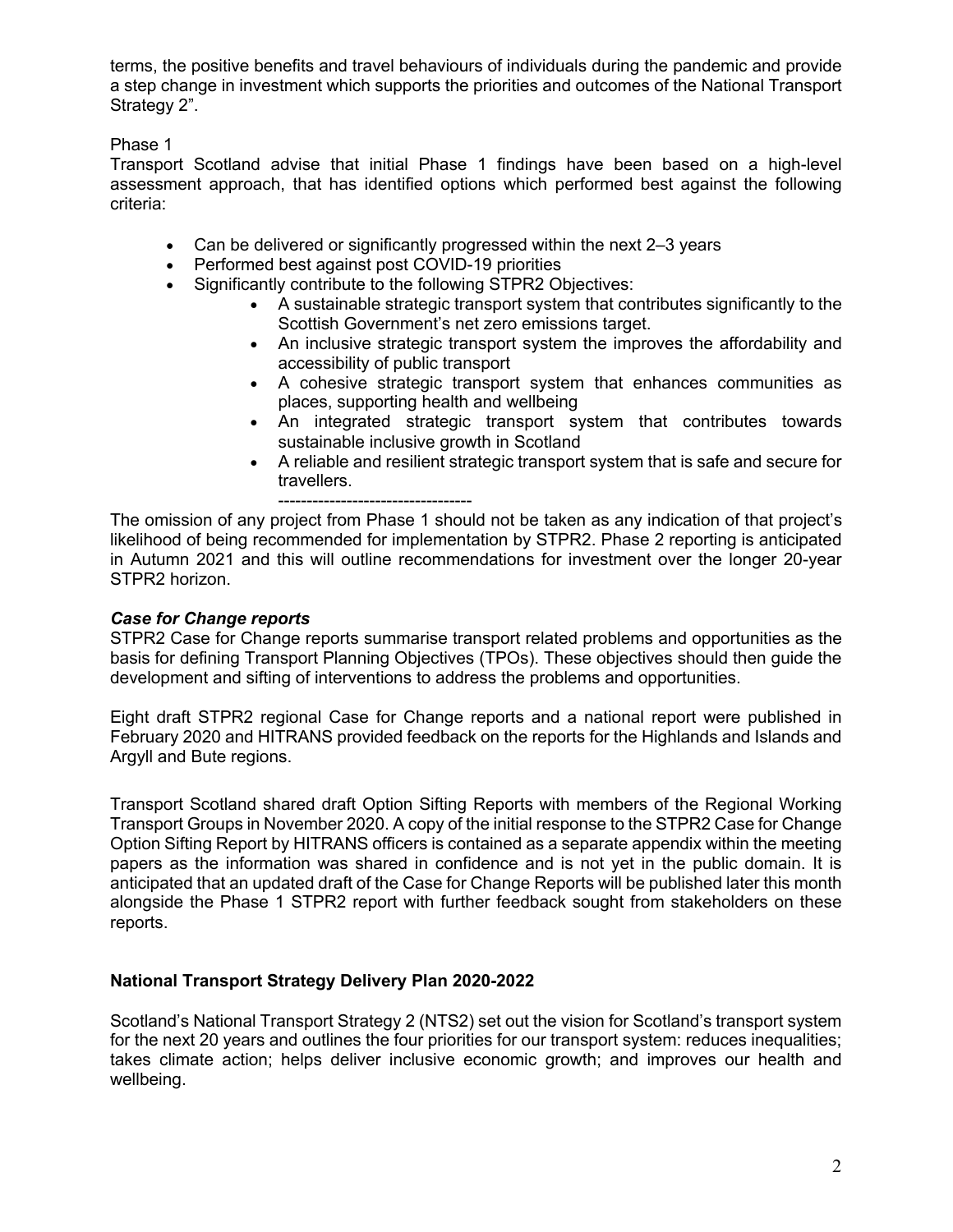The first NTS2 Delivery Plan published in December 2020, sets out the broad actions the Scottish Government is taking to deliver on its vision and priorities out to end-March 2022, taking account of the impact of COVID-19. This encompasses actions being taken by Transport Scotland. Annual Delivery Plans will be published from 2022 onward. A copy of the first Delivery Plan can be found at the following link https://www.transport.gov.scot/media/48839/nts-delivery-plan-2020-2022.pdf.

The Delivery Plan sets out an extensive series of actions and policies which will have a significant impact on how local and regional partners respond to the impacts of Covid-19 and beyond. Some of these have already been outlined previously such as in the Scottish Governments most recent Programme for Government. Below though is a summary of just some of those with particular relevance to HITRANS and partners.

- We have established the NTS2 Delivery Board, chaired by the Cabinet Secretary for Transport, Infrastructure and Connectivity, to bring together senior representatives across the transport sector to be accountable for the successful delivery of the NTS2, and we will deliver the second NTS2 Delivery Plan in 2022
- The Transport Governance and Collaboration Review Group will continue the work outlined by the NTS2 Roles and Responsibilities review. Initial work will expand and update the evidence base on transport governance and delivery across the country. This will be used to highlight and share good practice in the context of delivering the vision and priorities set out within the NTS2 and related Regional and Local Transport Strategies. The work will also inform longer term thinking on potentially strengthening the regional approach with a view to helping deliver better outcomes for citizens and businesses
- We will continue to maintain links and ongoing engagement between the transport governance work and the wider Local Governance Review which is considering how powers and resources should be shared between national and local government and with our communities
- Changes to STAG will be published by the end of 2021
- We will provide everyone in Scotland with access to superfast broadband by the end of 2021

# **Reduces Inequalities**

- The review on the options, and cost and benefits, for extending Concessionary Travel across all modes of public transport to those aged under 26 will be completed this December with publication of the findings early next year
- We will extend free bus travel to young people aged under 19, as soon as practicable in 2021/22, to help tackle child poverty and inequality and improve access to education, employment and training
- We will continue to consider additional support required for public transport and keep this under review in light of the uncertainty and other challenges presented by COVID-19.
- This includes support for bus services, in addition to the more specific support provided by local authorities and Regional Transport Partnerships (RTPs), and building on the Bus Services Operators Grant and the COVID-19 Support Grants, which have been used to support services during the pandemic
- We will also consider additional support required for rail. Emergency Measures Agreements (EMAs) are already in place for the ScotRail and Caledonian Sleeper franchises
- We will also continue to contract for the provision of appropriate capacity levels on the Clyde and Hebrides and Northern Isles lifeline ferry networks, allowing physical distancing to be maintained while meeting passenger demand
- We will consider further support needs for island aviation routes, including the Glasgow-Benbecula route, which is already subsidised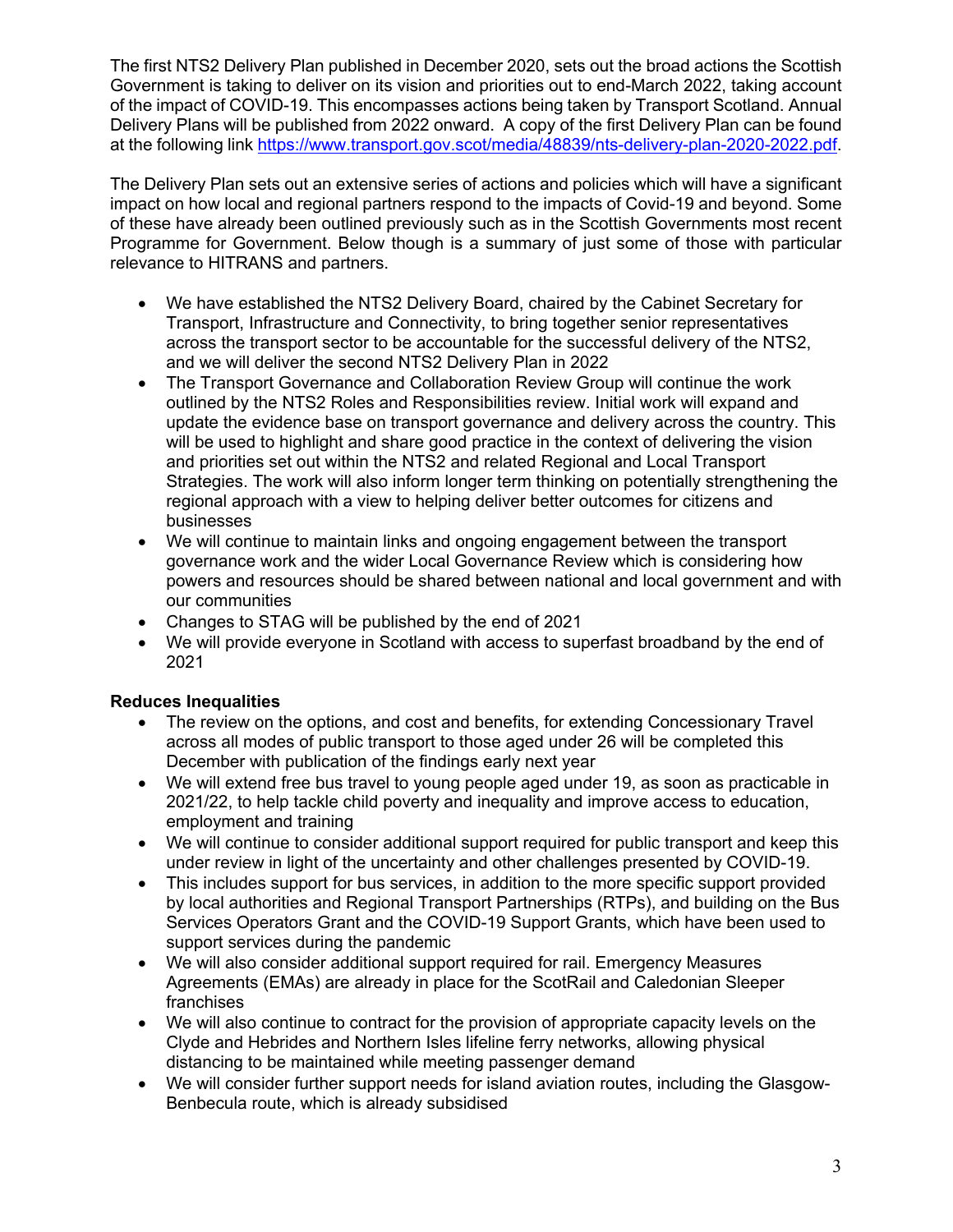• We are working to ensure that disabled people will have access to an effective national assistance card across all transport modes, through working with key transport providers and stakeholders to explore how the new Thistle Assistance card can be integrated into their existing processes to improve awareness and understanding of the accessibility issues faced by customers.

# **We will remove barriers to public transport connectivity and accessibility within Scotland.**

- The Transport (Scotland) Act 2019 provided local transport authorities with options to influence and improve bus services in their area, whether they wish to pursue partnership working, local franchising or running their own buses. We will work with local transport authorities and others to develop regulations and guidance to support implementation
- STPR2 will provide evidence basis for future investment decisions on physical barriers to public transport accessibility at transport interchanges, stations and termini. This could include development of best practice guidance on creation of mobility hubs drawing on experience from Europe and elsewhere
- We will continue to deliver on the commitment in 'A Fairer Scotland for Disabled People Employment Plan'6 in relation to making transport more accessible and easy to navigate for disabled users
- Throughout 2019-2024, we will continue to address station accessibility on Scotland's rail network. We are providing funding for step-free access at Carstairs, Aviemore, Pitlochry, Nairn and Kingussie rail stations.
- We will continue to operate the National Concessionary Travel Scheme for older and disabled people, making public transport easier and more affordable for around 1.4 million people. We will continue to review the benefits of the Scheme to ensure it best meets people's needs and delivers a best value solution
- We will launch further rounds of the Ferries Accessibility Fund, working with the Mobility and Access Committee for Scotland (MACS) and other partners to ensure that spending remains focused and beneficial

### **We will minimise the connectivity and cost disadvantages faced by island communities and those in remote rural and rural areas, including safeguarding of lifeline services.**

- We will review the current structure and governance around provision of ferry services, with interim findings and recommendations delivered in 2021 informing work in 2021/22
- We will review our existing stakeholder engagement in 2020/21 and develop a revised ferries stakeholder engagement strategy, with a commitment to implement the revised strategy in 2021/22
- We will produce and maintain a long-term plan and investment programme for new ferries and development at ports. This is to improve resilience, reliability, capacity, and accessibility, increase standardisation, and reduce emissions to meet the needs of island communities. This is also to give confidence on our ongoing commitment, supported by proposed investment of at least £580 million during the next five years
- We will also prepare the Islands Connectivity Plan (ICP) as the successor to the Ferries Plan 2013-22. We will develop objectives based on supporting delivery of NTS2 and the National Islands Plan, and develop proposals to meet those objectives which represent value for money. The ICP will be closely linked to the outcomes of the STPR2, in order to consider island connectivity more broadly having regard to aviation, ferries and fixed links, and to connecting and onward travel
- We will publish the final evaluation of Road Equivalent Tariff (RET) fares and undertake a fares policy review as part of the ICP
- As part of the five-year National Islands Plan, we will ensure future transport related policies, strategies and services are Island-proofed
- We will work on the specification for the next Clyde and Hebrides Ferry Service contract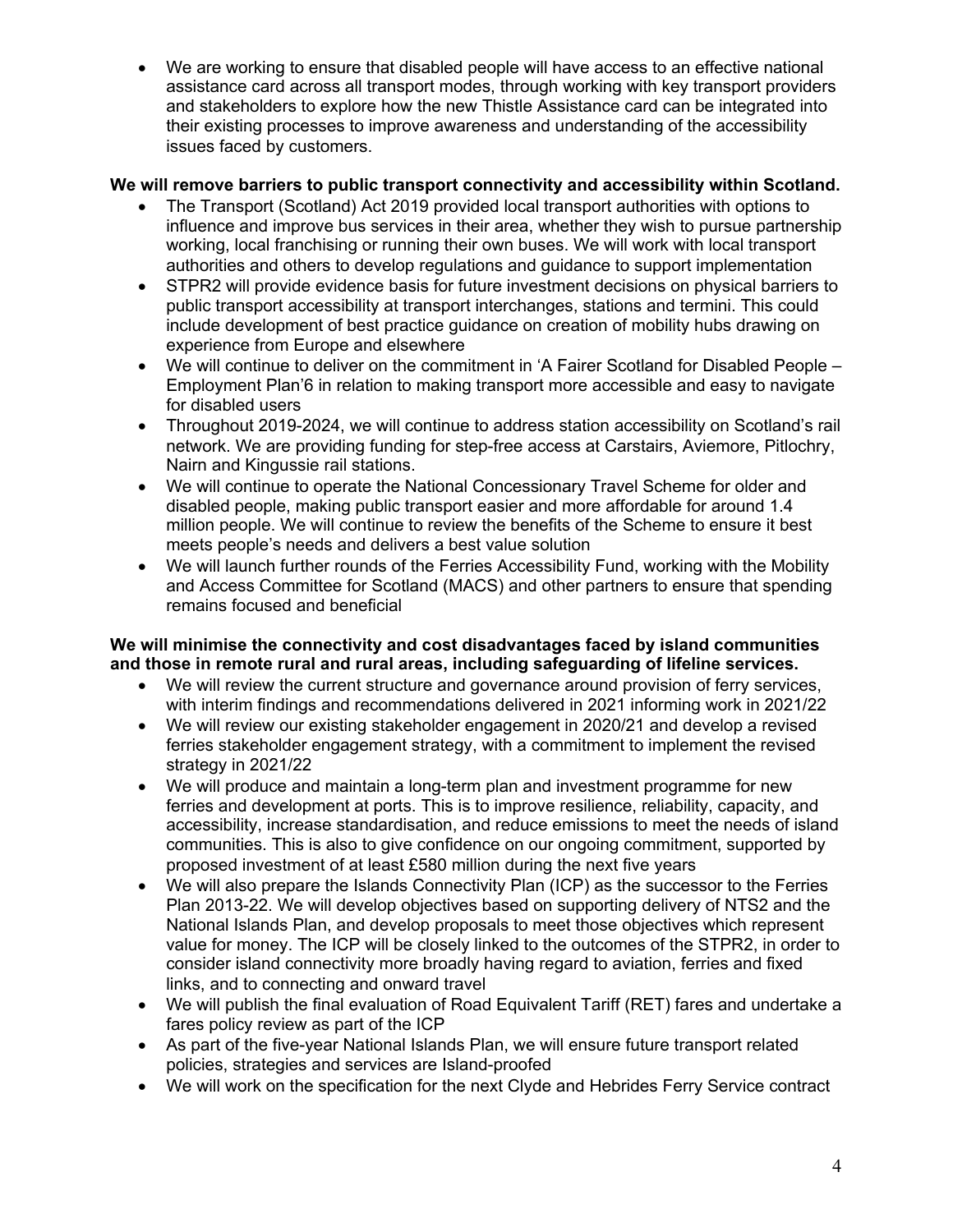- Funded by Transport Scotland, CalMac Ferries Ltd is running the Ar Turas (Our Journey) programme to deliver a modern ferry booking, ticketing and travel experience
- We will take forward a number of improvements to trunk roads to mainland remote communities, as outlined in the chapter on Helping to Deliver Inclusive Economic Growth
- We will undertake the second and final round of the Mobility as a Service (MaaS) Investment Fund in January 2021 which, in addition to the "Rural, Islands and Communities" and the "Tackling Accessibility, Inequality and Mobility" themes of the first round, will also seek projects that address the issues affecting urban environments, as well COVID-19 transport solutions
- We will sustain the recent expansion to the eSgoil project in the Western Isles through our National eLearning Offer.

### **The Scottish Government will improve sustainable access to healthcare facilities for staff, patients and visitors.**

- We will ensure the Near Me video consulting service, as well as the use of telephone appointments continues to be a core component in delivering health and care services after the pandemic
- We will also extend the Near Me service to make it available within social care and care homes, and explore the further opportunities, alongside Convention of Scottish Local Authorities (COSLA), for the service to be used across the wider public sector
- We will undertake a review of arrangements for travel for patients in receipt of qualifying benefits under the Scotland-wide Patient Travelling Expenses Scheme
- We are actively engaging with community transport organisations, NHS health boards, Regional Transport Partnerships and relevant stakeholders to help remobilise services and improve coherence and joined-up planning for patient transport
- We will further explore with partners (Health Boards, Integration Joint Boards, Scottish Ambulance Service) how to improve Transport to Health and Social Care Services in response to previous recommendation for improvement by the National Audit Office and Mobility and Access Committee for Scotland (MACS)

# **Takes Climate Action**

- We will work across government to develop a coordinated package of policy interventions to reduce car kilometres by 20% by 2030. Assuming the health pandemic has moved to a phase to allow more certainty regarding future forecasting, a route map to meet the reduction will be published in 2021
- We will work in partnership with local authorities to support measures to reallocate road space and manage parking provision as part of the broader programme of place-based investment, creating 20-minute neighbourhoods, aimed at addressing inequalities and promoting wellbeing through greater local access to services and opportunities, and reducing demand for unsustainable transport, and reducing reliance on private car use
- We will explore how we can build on our existing place-based planning approach including concepts such as 20-minute neighbourhoods - across our cities, towns and rural areas, so that the places where we live are more resilient in the future.
- We are taking forward a collaborative review of the progress and scope of the Town Centre Action Plan. This places emphasis on recovering from the impact of COVID-19, as well as meeting our climate change ambitions.
- We will undertake planning reform, including delivery of the NPF4, which will embed the Sustainable Travel and Investment Hierarchies into development planning to help encourage more sustainable travel options and manage demand of less sustainable choices.
- We launched the Bus Partnership Fund which will fund local authorities to develop and deliver bus priority infrastructure in partnership with bus operators over the next five years to tackle the impacts of congestion on bus services on local roads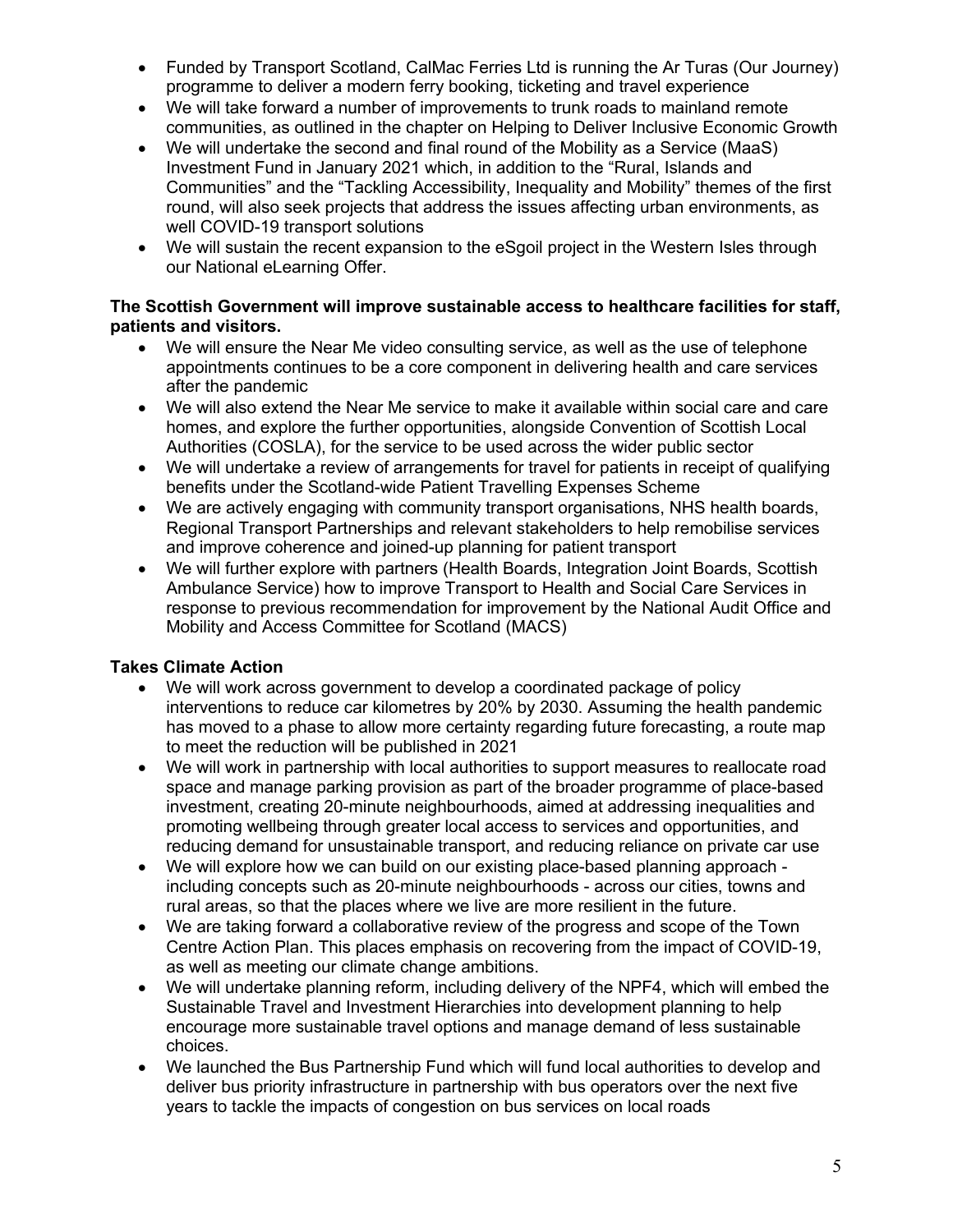- In 2020/21, we will finalise the Bus Priority Rapid Deployment Fund (BPRDF) which enables local transport authorities, in partnership with bus operators, to put in place temporary bus priority measures to better cope with the transition and recovery from COVID-19
- We will work with the Bus Decarbonisation Taskforce to co-design a pathway to a fully decarbonised bus fleet, and put in place solutions to any remaining hurdles.
- We will provide an analysis of potential financial models, drawing on international examples and other industries, and we will continue to engage across the bus, energy and finance sectors to explore how innovative financial products could support the shift to zero-emission buses in Scotland
- We will explore the cost-breakdown for battery-electric and hydrogen fuel-cell buses and supporting infrastructure to identify areas where costs could be driven down
- We will continue to support battery-electric and hydrogen fuel-cell buses through our subsidy schemes, investing £120 million over 5 years from 2021/22
- We will decarbonise Scotland's passenger rail services by 2035, ahead of the UK's target of 2040.
- We will promote efficient and sustainable freight transport, particularly the shift from road to rail
- To help facilitate modal shift, our dedicated £25 million Scottish Strategic Rail Freight Fund will help to unlock specific opportunities for rail freight across Scotland
- We also provide funding through our Mode Shift Revenue Support (MSRS) and Freight Facilities Grant schemes. MSRS is supporting 10 rail flows in 2020/21 removing approximately 121,000 lorry journeys from Scotland's roads
- We will work to decarbonise scheduled flights within Scotland by 2040.
- This new commitment aims to create the world's first zero emission aviation region, in partnership with Highlands and Islands Airports Limited (HIAL). We will encourage aerospace companies to trial their low and zero-emission aircraft in Scotland, including showcasing the commercial opportunities for these types of aircraft in Scotland in the aviation strategy
- We will also seek to maximise job creation opportunities from companies testing these type of aircraft in Scotland, for example encouraging them to move some of their operations to Scotland
- We recognise that reducing emissions from aviation and shipping will require an international policy approach and we will therefore continue to engage through the UK Government with the International Civil Aviation Organisation (ICAO) and the International Maritime Organisation to reduce the environmental impacts of aviation shipping
- We will work towards decarbonisation of ferry services.
- As part of the Islands Connectivity Plan, we will explore and consult on pathways to zero/low emission ferry transport, learning from experience in other countries and on other modes
- Our Small Vessels Replacement Programme for the Clyde and Hebrides Ferry Service network will explore alternative fuel options for a low emission vessel design We will support households and businesses to make the switch to zero emission vehicles.
- We will continue to support consumers access the benefits of electric vehicles through our Low Carbon Transport Loan (LCTL), which has now been extended to include used electric vehicles
- We will continue to provide financial support to households through the Domestic Chargepoint Programme operated by the Energy Savings Trust, including providing £0.5 million this year to support 1600 installations
- We will continue to support local authorities to bring forward innovative projects to incentivise battery electric and hydrogen vehicles, including through our Switched on Towns and Cities programme and our work with the Scottish Cities Alliance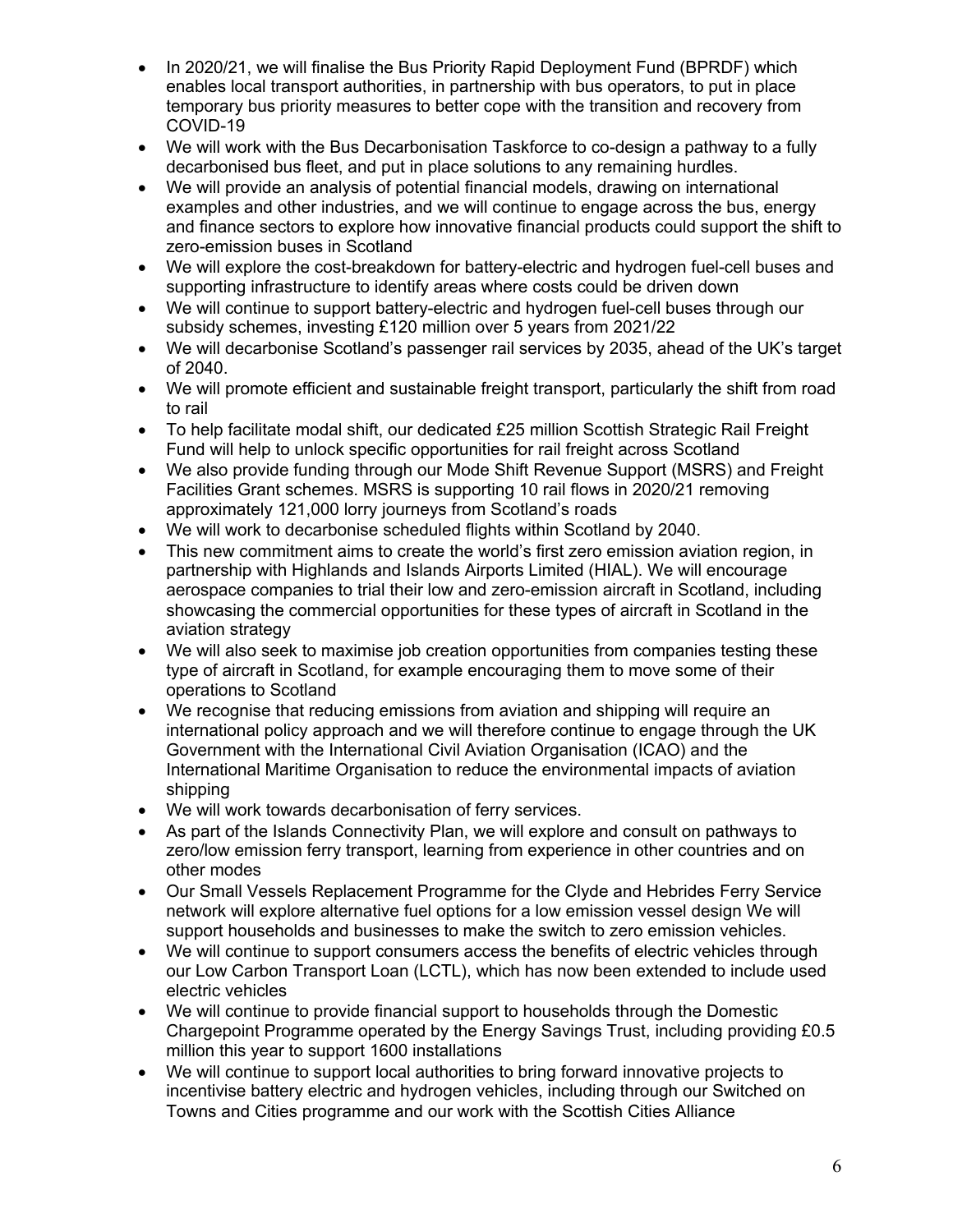- We will continue to take forward work to establish requirements for the installation of electric vehicle (EV) charge points, or the enabling infrastructure in new buildings and those undergoing major renovation
- We will increase our focus on EV charging at public transport hubs so that electric vehicles reinforce, rather than crowd out, public transport options
- Working with Scottish Procurement and Scottish Futures Trust, we will establish innovative ways to invest in zero emission vehicles at scale across the public sector, whilst maximising opportunities to leverage commercial investment through aggregated demand for new products, vehicles and infrastructure
- We will support strategically coordinated investment in the charging network that enable wider energy and transport system benefits and efficiencies
- Through the support we provide to local authorities and businesses, we will continue to expand and improve the ChargePlace Scotland network which will exceed 2000 chargers by April 2022
- Building on Transport Scotland's unique collaborations with Scotland's energy network companies, we will continue to demonstrate new approaches to financing and delivering electric vehicle charging infrastructure, with increasing emphasis on commercial investment opportunities
- We will engage extensively on future financing and delivery models to support the growth in the public electric vehicle charging, including ChargePlace Scotland
- We will set in place a new ChargePlace Scotland network operator contract
- We will work across the energy, finance and automotive sectors to support Scotland's vision for Hydrogen, as set out in the Hydrogen Policy statement
- We will set out a framework (by 2022) for enabling and delivering infrastructure to underpin Scotland's move to a zero emission transport system
- We will develop and publish the Transport Scotland Climate Change Adaptation Plan, with a particular focus on the risks associated with changing weather patterns attributed to climate change
- We will continue to establish good adaptation practices, with a view to supporting the outcomes associated with the second Scottish Climate Change Adaptation Programme
- We will establish a Vulnerable Locations Group within the agency to take forward the actions outlined in our Flooding Next Steps report and to support existing landslide management on the Trunk Road Network
- We will improve the quality and availability of information and software systems to enable all to make more sustainable transport choices
- We will launch our first pilots to test the practical application of Mobility as a Service (MaaS)12 in 2021, the concept being that by providing people with easy, digital access to travel information, they may feel more empowered to use more sustainable means of travel, informing them about their journey's carbon impact and encouraging them out of private cars
- In 2021/22, we will review and develop the next generation contract for Travel Data Information Services to continue to provide more detail for journey planning services, like Traveline Scotland, to include fares, timetabling, routes, services and real-time location information.
- We will continue work with Regional Transport Partnerships, local authorities and bus operators to mitigate the impact of COVID-19, with information about onboard seating availability, and through our Smart Pay Grant Fund, we will support operators to install software to accept contactless payment on board
- We will consider options for how railway assets could be exploited to support the digital connectivity agenda and the enhanced rollout of broadband and mobile telecommunications coverage for the benefit of passengers and communities close to the line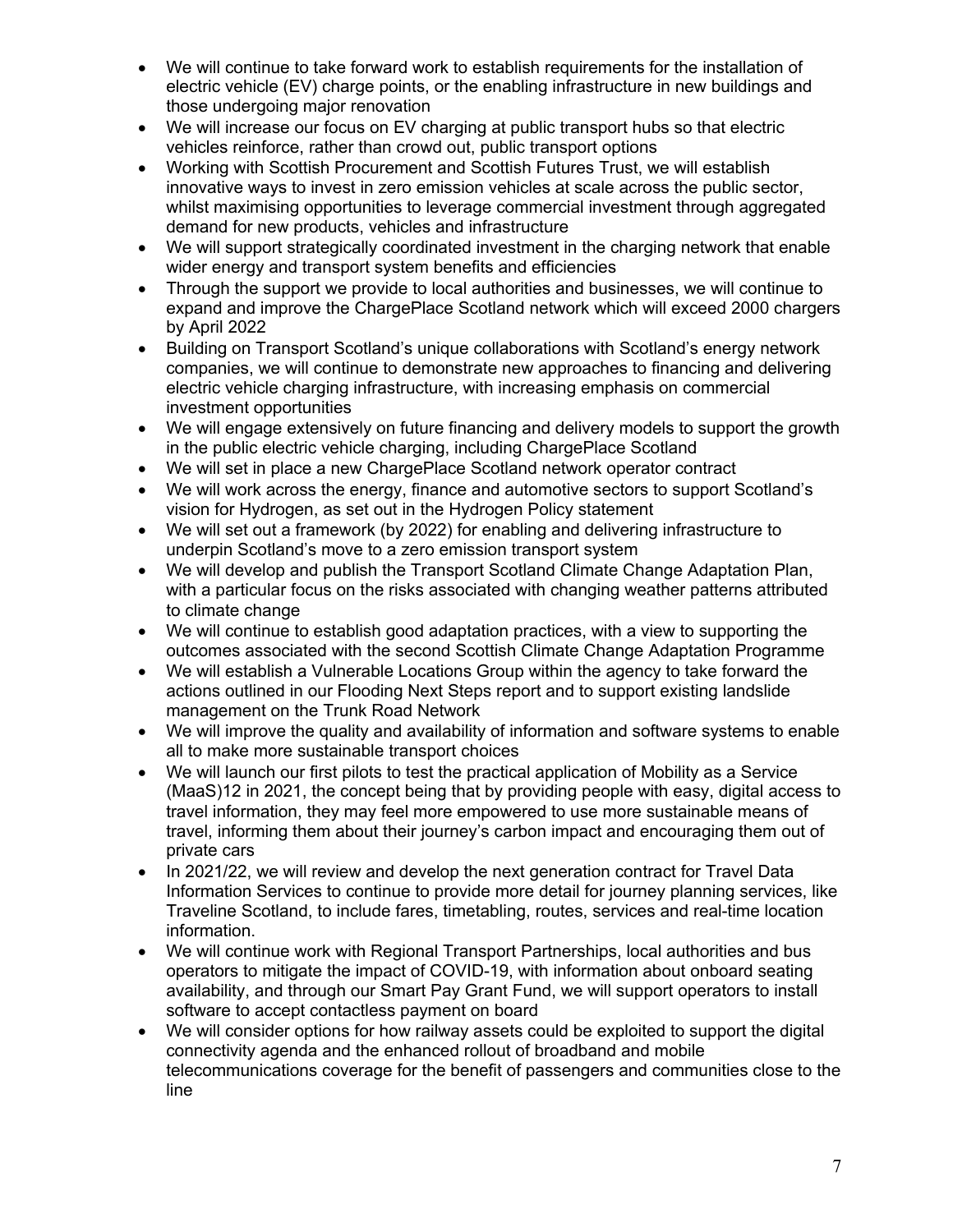• In 2021/22, we will progress smart ticketing and open data measures, as outlined in the Transport (Scotland) Act 2019, including establishing the National Smart Ticketing Advisory Board (NSTAB) and consulting on open data provision

# **Helps Deliver Inclusive Economic Growth**

Through the Rail Recovery Task Force, we are actively reviewing train services to better align capacity with demand following the disruption caused by the COVID-19 outbreak

- In line with the developing COVID-19 position across the country and the First Minister's announcement on 7 October 2020, ScotRail will reconfigure its provision of services from the December timetable change to reflect the significantly reduced demand.
- We are working with ScotRail to identify opportunities to be developed at the appropriate time to recover revenue streams allowing the Authority to reduce the current financial support level
- The ScotRail franchise is due to end on March 2022. This will allow more flexibility for Scottish Ministers to move forward with a better understanding of the pre-COVID-19 financial constraints
- To help with recovery, we are working closely with Network Rail, UK Government and the rail freight industry to maximise opportunities for rail freight. We are looking to build on the changes from the early stages of the pandemic, when there were reduced passenger services on the network, which included running longer, heavier trains to meet demand and improve efficiency
- We have agreed with the industry that we will "build back a better" to ensure that future rail services are better matched to demand, are resilient and deliver the best performance for the people of Scotland.
- We will undertake measures to improve the resilience of the rail and roads network.
- We will design and deliver the programme of already committed trunk road improvement projects, supporting local and regional economies sustainably
- We will progress delivery of the A9 Dualling programme between Perth and Inverness, and the A96 Dualling programme between Inverness and Aberdeen
- We will progress the development and statutory authorisation procedures for a number of major trunk road schemes, including the A82 Tarbet to Inverarnan Improvement, A720 Sheriffhall Junction Improvement, A737 Improvements at Beith, A90/A937 Laurencekirk Junction Improvement, A9/A82 Longman Junction Improvement and the A9/A96 Inshes to Smithton scheme
- We will bring forward proposals for a permanent solution to address the A83 Rest and Be Thankful landslip risks
- We will continue to hold Abellio ScotRail and Caledonian Sleeper franchise holders as well as Network Rail to account in meeting our challenging, but achievable performance targets.
- As a consequence of COVID-19, we will oversee both the ScotRail and Caledonian Sleeper Franchises through Emergency Measures Agreements so we can ensure continuity of services for key workers and stability of operations
- This will also allow us to ensure continuity of service and stability of operations during the transition towards encouraging people back to public transport when safe to do so, in line with Government advice
- Within the draft Infrastructure Investment Plan we have committed to doubling investment in bridge and roads maintenance with a programme of around  $£1.5$  billion over five years to boost structural repairs and strengthen the network
- We will deliver risk mitigation measures on the A83 Rest and Be Thankful
- We will continue to invest in maintenance of the current Clyde & Hebrides and Northern Isles ferries alongside our programme of new builds.
- We will explore the potential for life extension projects as part of our asset management plan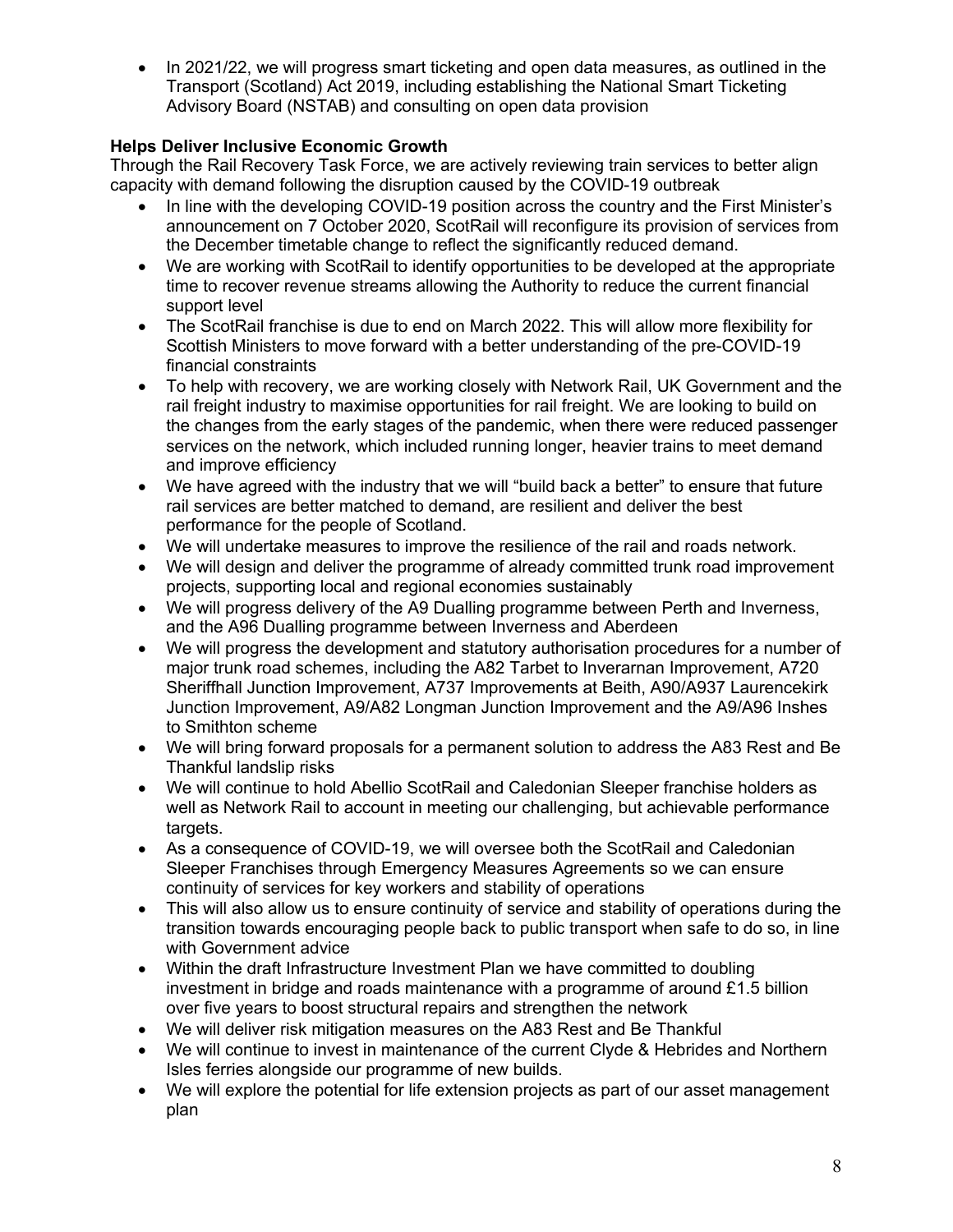- Ferries asset management and investment planning will reflect the Sustainable Investment Hierarchy as set out in the NTS2. Alongside targeted initiatives to increase capacity, we will work with communities, businesses and ferry operators to explore ways of making better use of available ferry capacity for people, vehicles and freight, and to enable more sustainable travel opportunities.
- We will identify and promote the use of redundant or underused railway land or buildings by local enterprises or communities
- We will identify opportunities to support and sustain current freight (mainly alumina) and grow new freight flows (e.g. timber and food and drink) and consider options to promote local businesses, through initiatives such as low bulk goods and parcels on passenger services
- We will identify and promote with stakeholders how the railway line can sustain and grow the rural economy which it services, in particular exploiting opportunities from the planned expansion of the aluminium smelter yard at Fort William
- We will work collaboratively with the rail industry to review services on the West Highland rail corridor to find opportunities for improvement and to integrate rail services with other transport modes as well as active travel
- We will continue to work in partnership with VisitScotland, Scottish Development International and Scotland's airports to restore connectivity for business and 29 tourism, returning as soon as possible to the levels of international connectivity we had in 2019, while also continuing work to secure direct routes to new and emerging markets. Our overall objective is to help restore connectivity to previous levels but not restore aviation emissions to previous levels
- We will focus first on restoring connectivity between Scotland and global hub airports like Heathrow, Amsterdam, Dubai and Doha and direct routes to key markets in North America and Europe
- We will work with VisitScotland to market Scotland as an attractive place to live, work and visit. Good transport links, especially in rural areas, have a part to play in taking this forward
- In 2021, we will develop a public consultation on our aviation strategy
- We will support the Hydrogen Accelerator programme at St. Andrews University that is linking academic, public and commercial interests in the development and deployment of hydrogen technologies and projects
- We will support the Energy Technology Partnership to establish a new innovation network bringing together academia, sector specialists and companies to promote innovation in technologies to decarbonise the transport system
- We will continue to support the development and deployment of new zero emission vehicles and Scottish supply chains opportunities, building on the success of recent initiatives on refuse and emergency response vehicles
- We are participating in 'Project CAV Forth', which will provide a globally significant demonstration of UK autonomous bus capability along a 14-mile route from Fife to Edinburgh
- We will set out a framework (by 2022) for enabling and delivering infrastructure to underpin Scotland's move to a zero-emission transport system, including working with partners to support and promote the development of hydrogen for public transport

# **Improves our Health and Wellbeing**

- We will fund active travel partners, including local authorities and Regional Transport Partnerships to deliver active travel infrastructure projects, and sustainable and active behaviour change work, through our grant funded programmes and where the projects are clearly aligned to the active travel outcomes framework.
- We have committed over £500 million over five years for large scale, transformational active travel infrastructure projects, access to bikes and behaviour change schemes •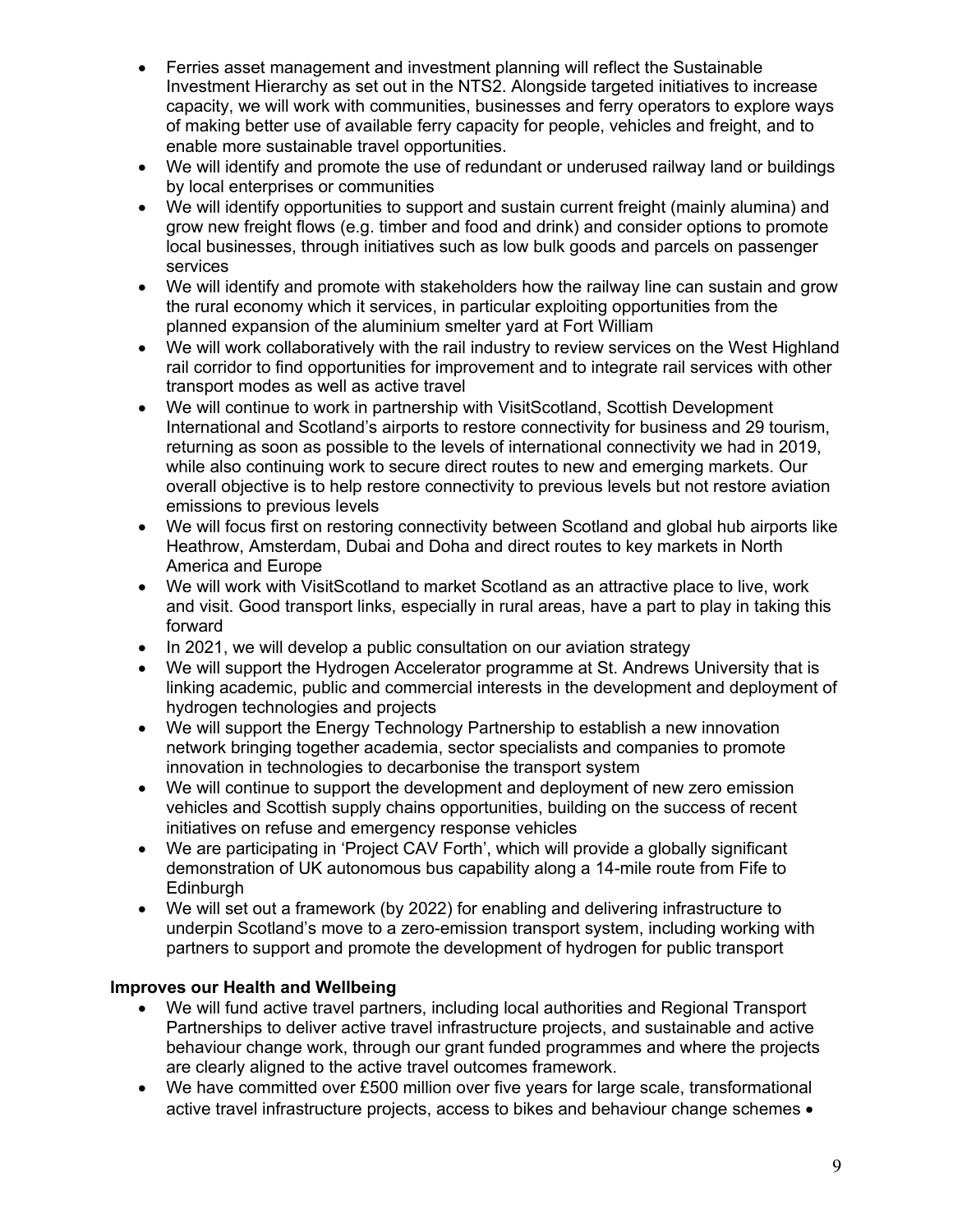Additionally, funding from the City Region and Growth Deal programme will expand regional sustainable and active travel solutions across Scotland

- We have seen the Spaces for People fund used by local authorities to support temporary road space re-allocation for safe active travel – walking, wheeling and 34 cycling, during the COVID-19 outbreak. Where appropriate and with due process, for example, in taking account of the implications for disabled people, we will support local authorities to turn temporary infrastructure into permanent in the medium to longer term
- We continue to fund permanent active travel infrastructure, from small paths to town and city centre-scale change, through the Sustrans Places for Everyone fund
- We will work through Paths for All's Smarter Choices Smarter Place (SCSP) behaviour change programme to support active and sustainable travel options. This year, for the first time, the SCSP has been expanded to support people to work from home and avoid unnecessary travel
- Over the lifetime of the next Parliament, we are committing an additional £50 million to 'Active Freeways' which will involve identification and design development of the strategic active travel network, to provide segregated active travel routes on main travel corridors to city and town centres and major trip attractors linking communities throughout Scotland
- We will support the delivery of the Islands Green Recovery programme, increasing active and sustainable travel infrastructure (footways, cycle paths, EV charge points)
- We will continue to support and promote all forms of shared transport including public bike share schemes and car clubs through a number of grant funded programmes
- We will refresh Cycling by Design in 2021-22.
- We will continue to fund the position of Active Nation Commissioner to advocate and support the vision of Scotland as an active nation
- We will introduce guidance, including effective enforcement arrangements, to support the responsible parking provisions of the Transport (Scotland) Act 2019, in order to eliminate so far as possible anti-social pavement parking and double parking
- We will increase the safety of the transport system and meet casualty reduction targets.
- As part of the Road Safety Framework to 2030 we will undertake a National Speed Management Review to support a range of policies that assists those Government national outcomes and indicators that are relevant to this area.
- We will publish new guidance on taxi and private car hire, focused on accessibility
- We will explore how we can build in concepts such as 20-minute neighbourhoods across our cities, towns and rural areas. This has the potential to reduce the need to travel and therefore emissions, alongside improving inclusive access to contribute to the health and wellbeing of our communities
- We will ensure alignment between the STPR2 and the NPF4
- We will commence work to refresh Designing Streets in 2021-22. This sets out the design and transport policy for lightly trafficked streets.

### **Update to the Climate Change Plan 2018-2032: Securing a Green Recovery on a path to Net Zero**

The Scottish Government also published an Update to the Climate Change Plan (2018-2032) in December 2020.

This document updates the 2018 Climate Change Plan. Since that Plan the Government has set new targets to end Scotland's contribution to climate change by 2045. They have committed to reduce emissions by 75% by 2030 (compared with 1990) and to net zero by 2045. The Plan states that COVID-19 does not change these ambitions rather as Scotland emerges from COVID-19, it highlights an opportunity to rebuild our economy in a way that delivers a greener,